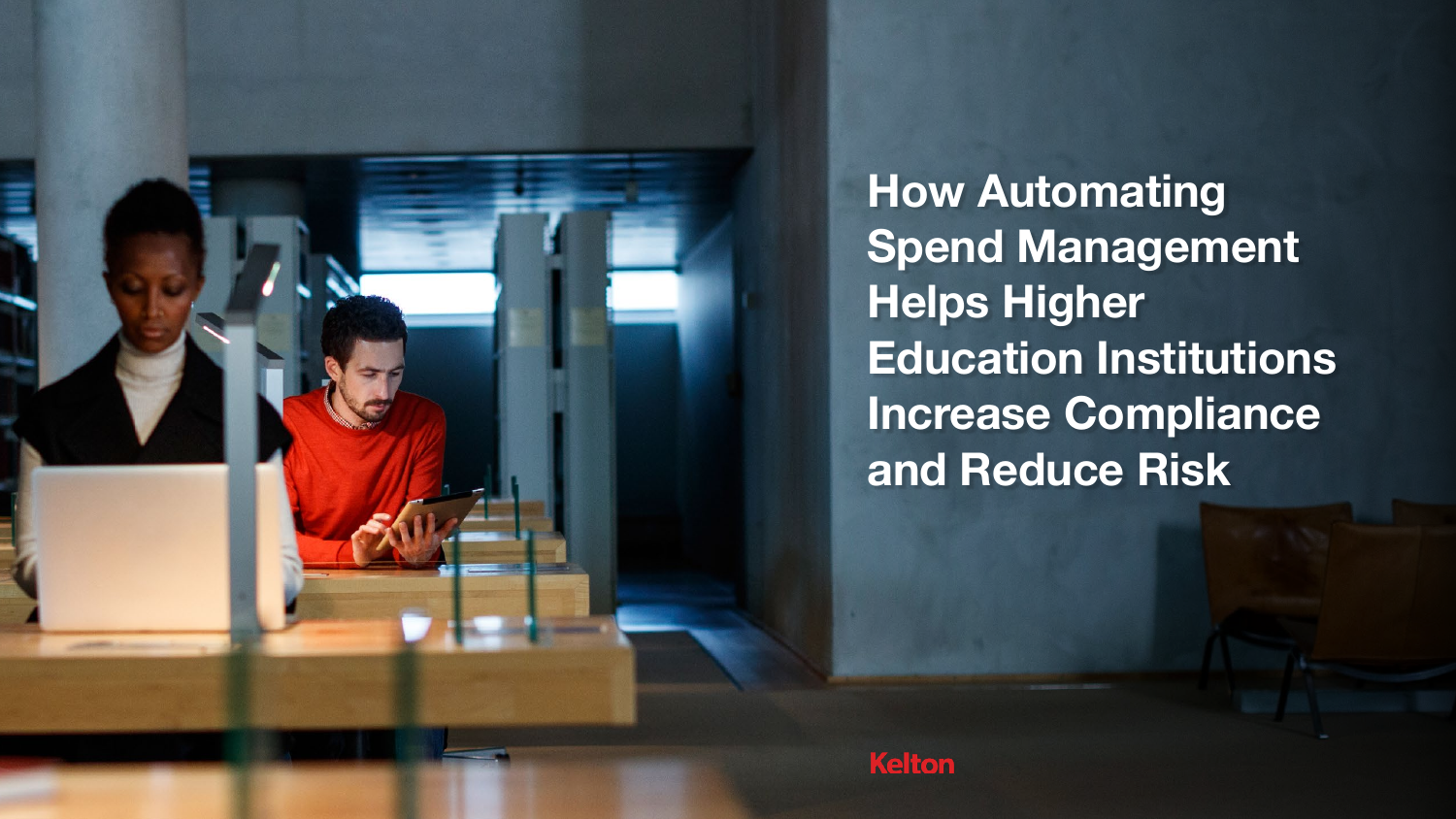

**As spending becomes increasingly decentralized** and faculty and staff are empowered to make more and more spending decisions on their own, the risk of fraud goes up in both public and private sector organizations. However, the stakes are even greater in higher education institutions. Transparency and accountability are paramount as public disclosure of fraud, waste, and abuse can have severe reputational and financial consequences for colleges and universities.

A recent Kelton Global study surveying 151 financial decision makers working in colleges and universities found that despite their best efforts, educational organizations are struggling to be compliant. The study also revealed that error-prone, disconnected systems, outdated technology, and manual processes are impeding these efforts. Many of the surveyed financial decision makers who have implemented fully automated, integrated solutions now consider their college or university to be more efficient in managing budgets, better at remaining compliant, and better protected from organizational risk.

#### **Kelton**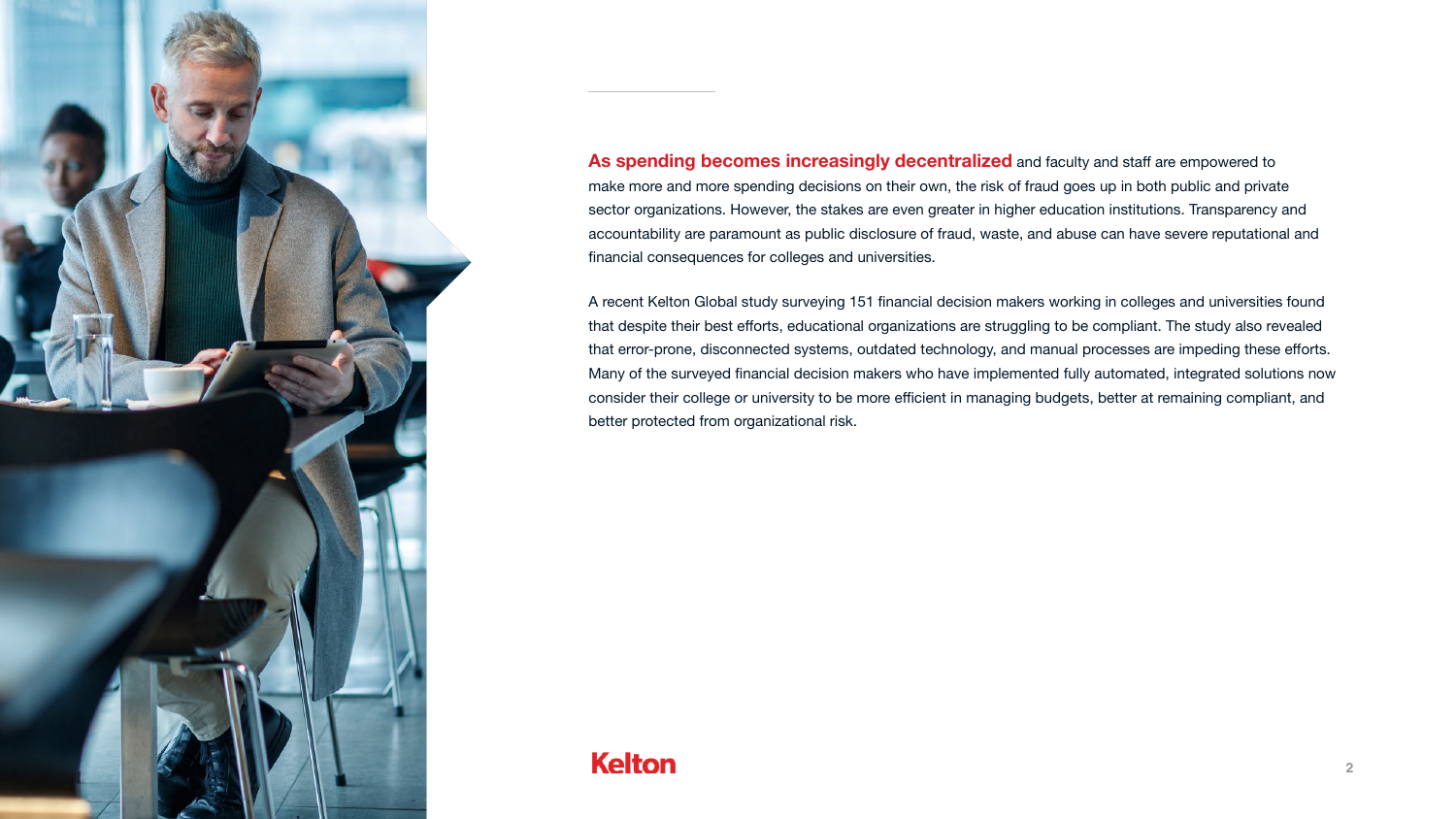## **Colleges and Universities are Struggling to Remain Compliant**

**Most (82%) financial decision makers** working in colleges and universities say their organization is doing all it can to remain compliant with ever-changing regulatory policies. Many have institutionalized critical solutions such as internal and external audits, working with a compliance office and even encouraging faculty to gather information at industry events in an effort to keep their organization up-to-date on data and regulatory compliance. Despite doing all they can, maintaining compliance is not without its challenges.



**60% of decision makers say** their organization struggles **to maintain compliance** 



Obstacles, such as staff members accidentally filing the same expense report multiple times **(23%)** or filing potentially fraudulent expense reports **(22%)** are just a few of the many internal issues that threaten a higher education organization's ability to remain compliant at all times. Additionally, unintentionally reporting incorrect budget data based on inaccuracies within financial systems are a challenge for **1-in-5**.

These challenges are perpetuated by the financial tools and systems that colleges and universities use—many of which are manual or legacy systems that are subject to frequent errors.

#### **Kelton**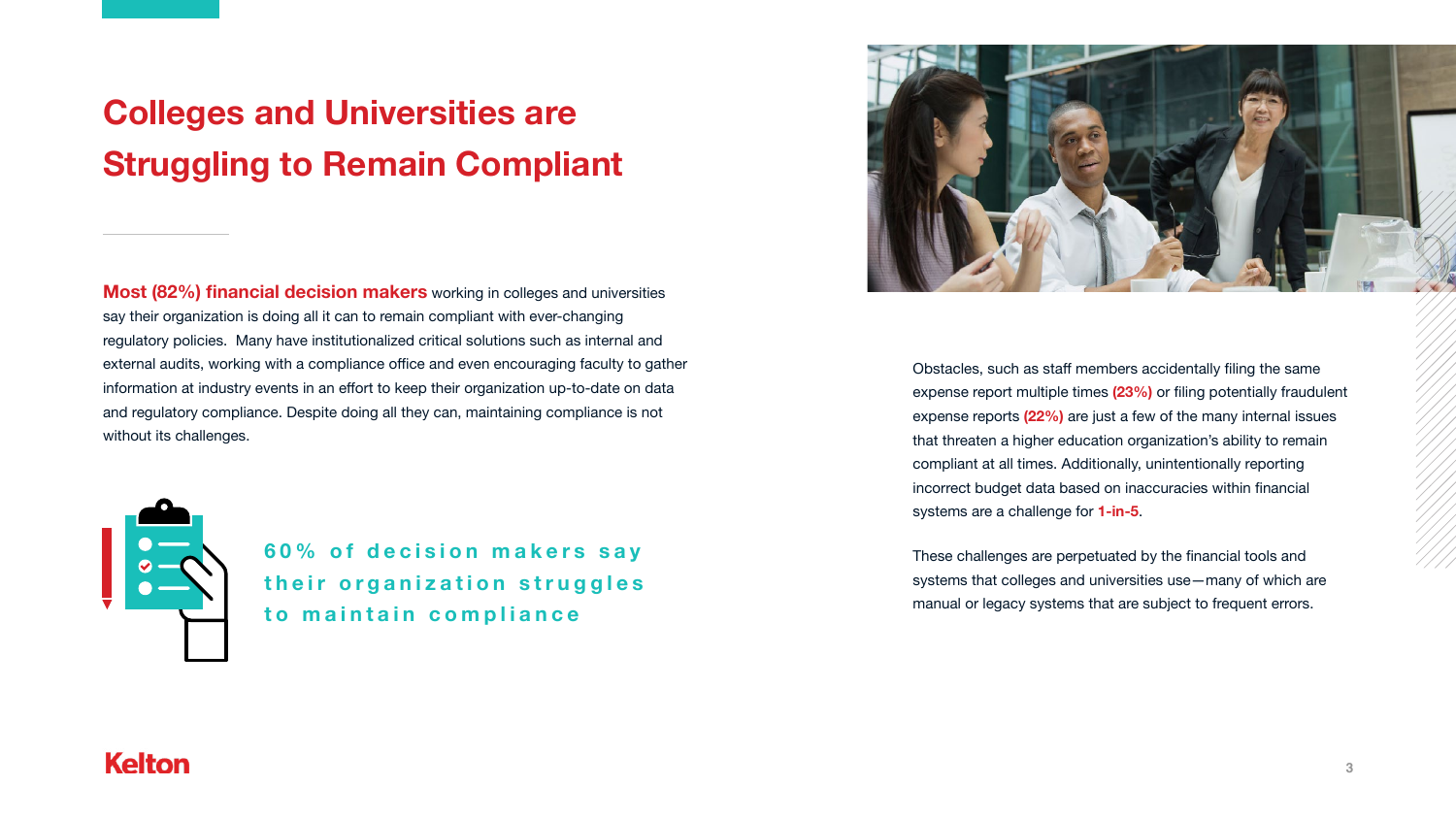## **Manual Systems Can Lead to Reputational Risk**

And these are not isolated issues impacting only a select few institutions. According to our survey, problems with accuracy are pervasive and only growing. Fraud, waste, and abuse are challenges nearly **2-in-3** decision makers face today, and **63%** say their organization has not improved efficiency in spending their budgets over the past year. This lends reason to nearly **3-in-10** reporting that their organization's vulnerability to the risk of fraud and abuse has increased in the past 12 months.<br>To address these growing challenges, financial decision makers

A key challenge in maintaining compliance is managing errors. About **1-in-3** decision makers say that errors almost always occur across expense reports and invoices—a trend that many admit has increased over the last 12 months. At the heart of these issues are the legacy or manual systems used to manage expenses. More than half of decision makers acknowledge that their current systems are prone to mistakes and have the potential of costing institution time and money—all of which could damage their reputation with the students and communities they are serving.

> must consider integrating automated financial systems within their organizations.

#### **Kelton**



#### AT RISK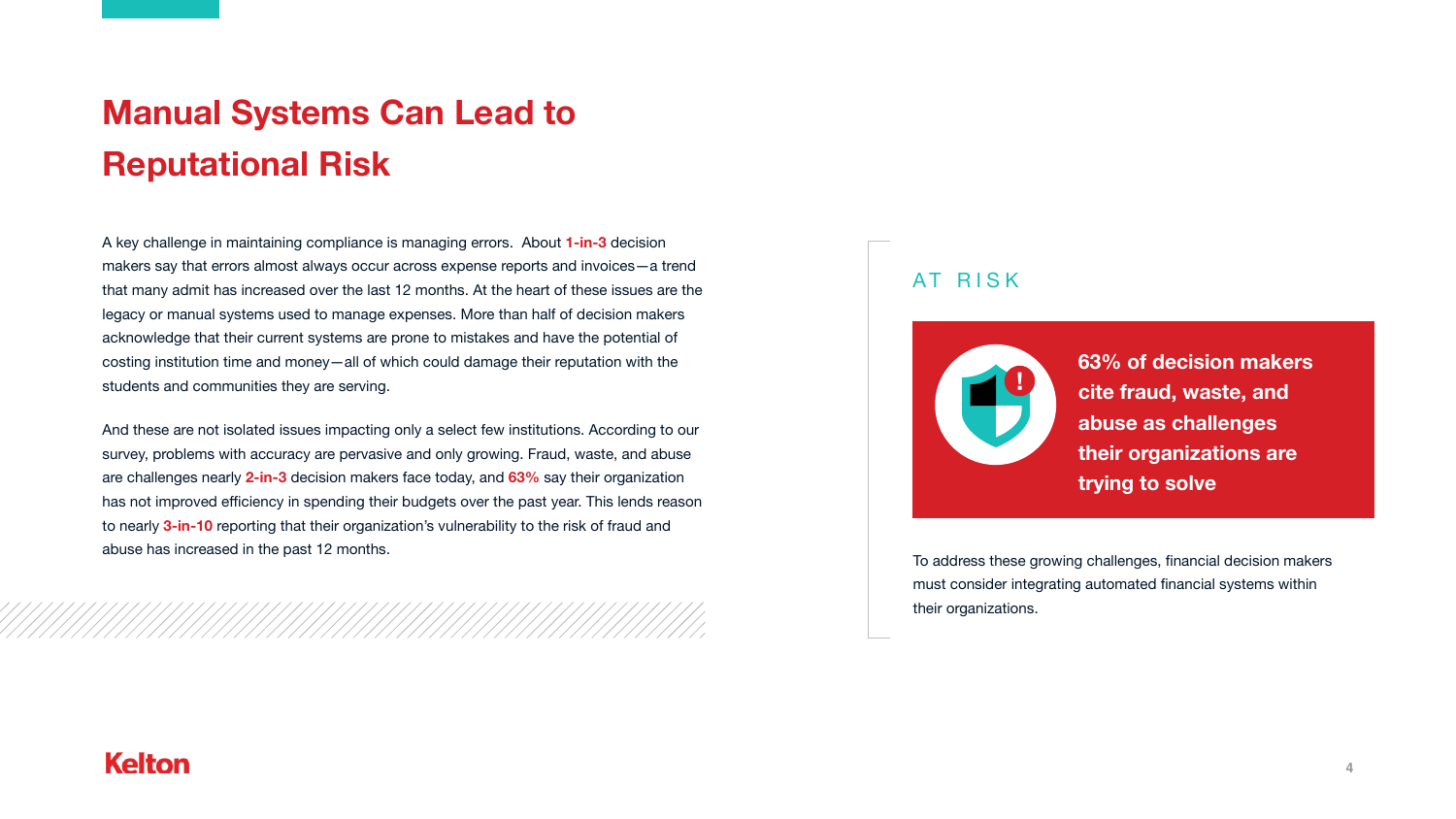## **Automation Increases Efficiency, Supports Compliance, and Reduces Risk**

Spending extra time processing expense reports and invoices can hinder the efficiency of a higher education institution. A solution: moving to integrated and automated financial systems. Those using manual or legacy systems are spending over **5 additional hours** processing each expense report and over **2 additional hours** processing each invoice than their peers using fully automated systems. Given the sheer volume of reports and invoices processed each month—284 and 344 respectively—it quickly adds up to thousands of hours that could be better spent on more mission-critical tasks, including supporting academic research and investing in school improvements.

#### FULLY AUTOMATED FINANCIAL SOLUTIONS RESULT IN...

Nearly all **(98%)** decision makers who have adopted a more automated system travel, expense, and invoice management say their organization has benefitted from making the switch. Notable improvements include reducing instances of fraud, waste, and abuse of grant funding that would put an institution's reputation at risk, as well as increasing efficiency in managing their budget. Furthermore, decision makers who don't currently centralize travel, expense, and invoice management through one integrated solution are **14%** more likely to say their organization struggles to stay up-to-date on regulatory compliance.

Greater efficiency, sustained compliance, and reputation protection are possible with an automated, integrated spend management solution.

#### **Kelton**

**Reduced filed instances of fraud, waste, and abuse**





**Increased efficiency in managing budget**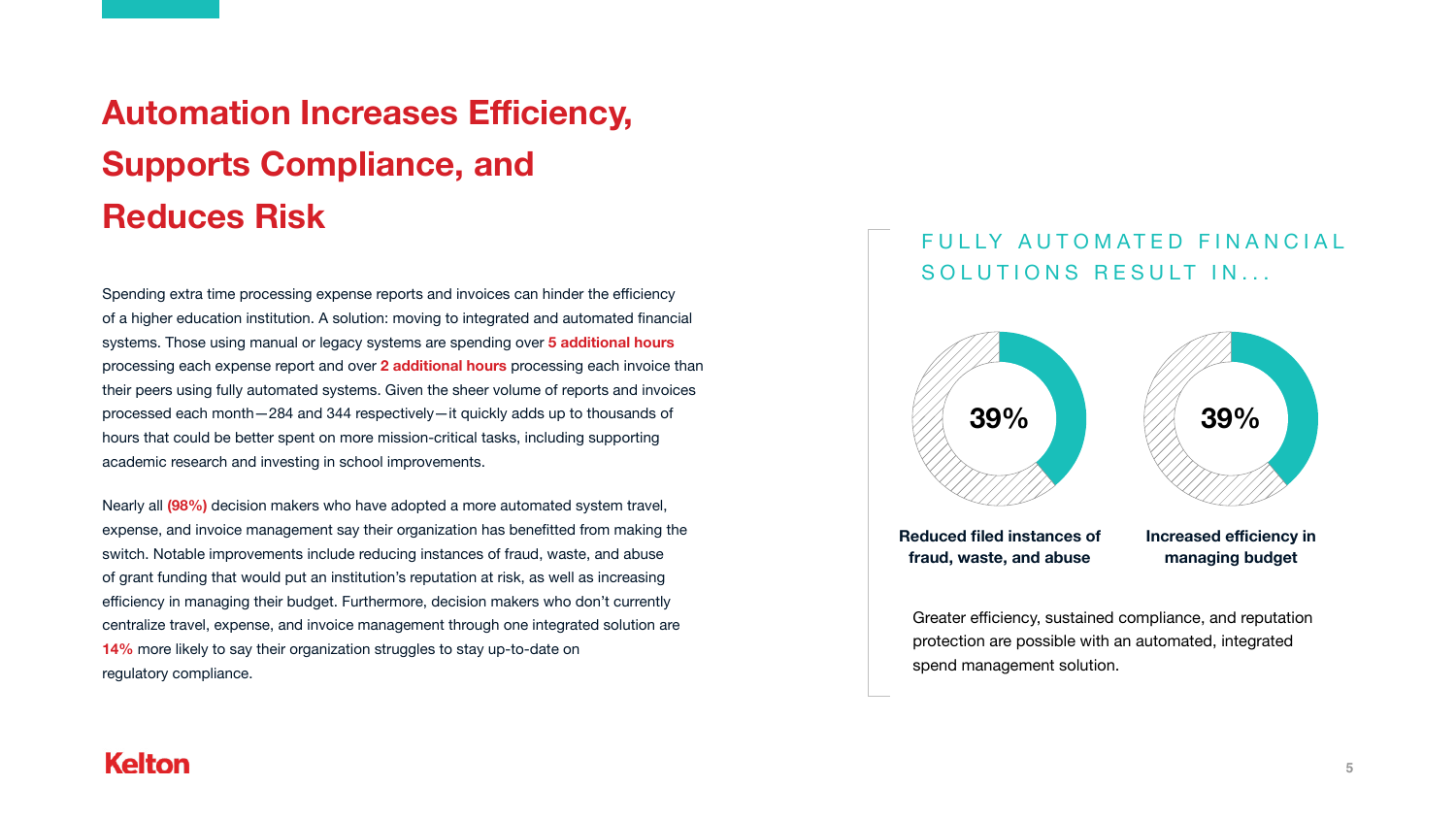## **Maximize Efficiency, Maintain Compliance, Manage Your Reputation**

Colleges and universities will always strive to preserve organizational reputation, increase efficiency, and improve interdepartmental partnerships to better manage spend. Leveraging automated travel, expense, and invoice management solutions allows organizations to achieve these goals, so they can make a larger impact on their students, staff, and communities.

Fully automated financial systems streamline processing of expense reports and invoices, and can save your organization an average time savings of over **2,000 hours per month**. Additionally, **over 1-in-3** decision makers say adopting a fully automated system has reduced fraud, waste, and abuse that would put the organization's reputation at risk.

Additionally, implementing automated, integrated solutions for financial management will promote greater collaboration between two critical departments: Finance and IT. Supporting greater cohesion between the Finance and IT departments within your institution can strengthen its ability to remain compliant and centralize spend. Currently, less than **3-in-10** decision makers say these two departments work extremely closely within their organizations. Despite a common disconnect, nearly all **(97%)** believe greater cohesion between Finance and IT can benefit their institutions. Notable perceived benefits include improving their organizations' ability to remain compliant **(47%)** or be able to spot instances of fraud, waste, and abuse more easily **(36%)**.

[Visit our website](https://www.concur.com/en-us/public-sector-compliance-audit) to learn more about helping your organization maintain compliance and increase efficiency through automated financial solutions.

#### **Kelton**



**The potential risk of fraud, waste, and abuse**



**Actual instances of fraud, waste, and abuse**



#### FULLY AUTOMATED SYSTEMS CAN REDUCE: